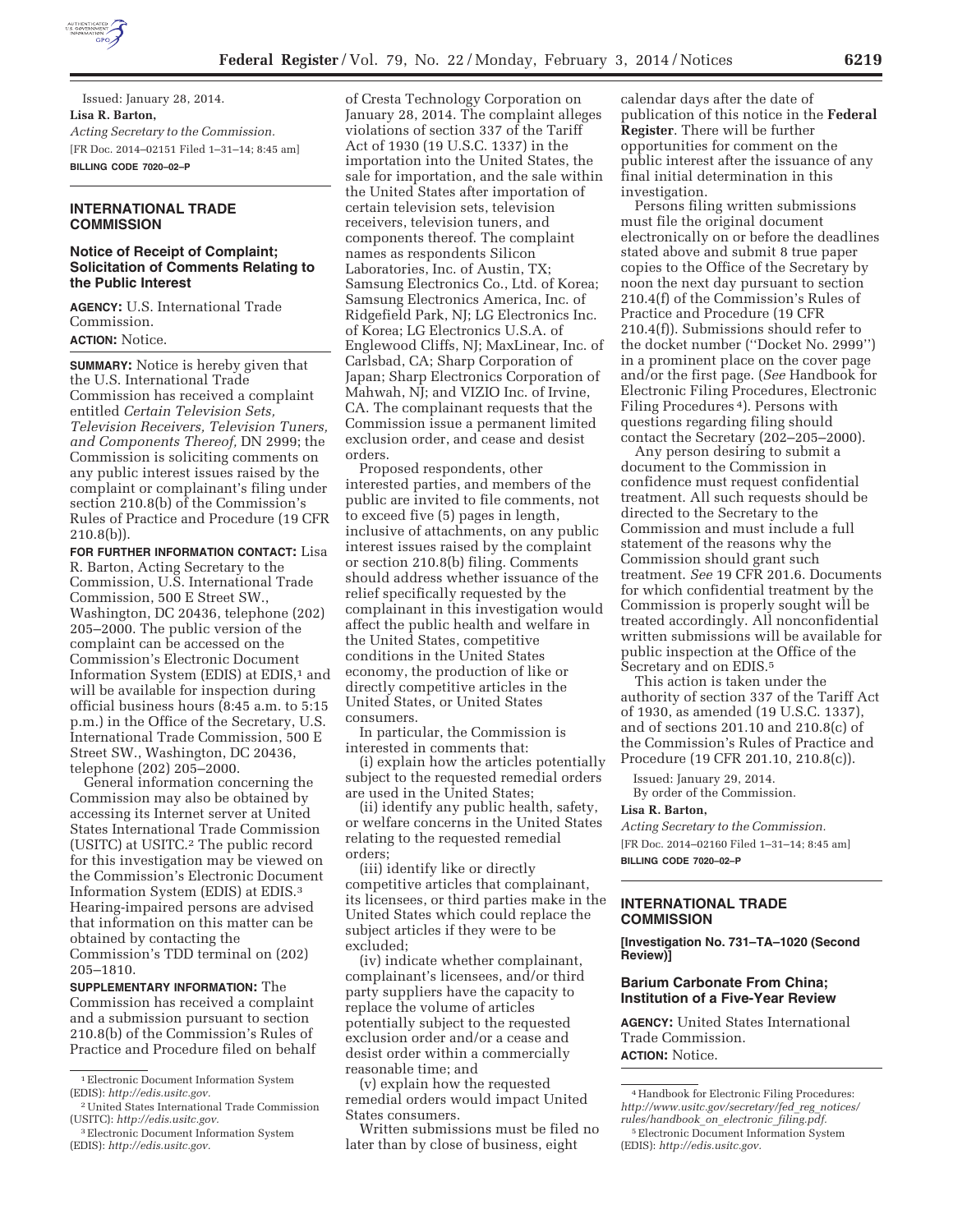**SUMMARY:** The Commission hereby gives notice that it has instituted a review pursuant to section 751(c) of the Tariff Act of 1930 (19 U.S.C. 1675(c)) (the Act) to determine whether revocation of the antidumping duty order on barium carbonate from China would be likely to lead to continuation or recurrence of material injury. Pursuant to section 751(c)(2) of the Act, interested parties are requested to respond to this notice by submitting the information specified below to the Commission;<sup>1</sup> to be assured of consideration, the deadline for responses is March 5, 2014. Comments on the adequacy of responses may be filed with the Commission by April 18, 2014. For further information concerning the conduct of this review and rules of general application, consult the Commission's Rules of Practice and Procedure, part 201, subparts A through E (19 CFR part 201), and part 207, subparts A, D, E, and F (19 CFR part 207).

**DATES:** *Effective Date:* February 3, 2014. **FOR FURTHER INFORMATION CONTACT:**  Mary Messer (202–205–3193), Office of Investigations, U.S. International Trade Commission, 500 E Street SW., Washington, DC 20436. Hearingimpaired persons can obtain information on this matter by contacting the Commission's TDD terminal on 202– 205–1810. Persons with mobility impairments who will need special assistance in gaining access to the Commission should contact the Office of the Secretary at 202–205–2000. General information concerning the Commission may also be obtained by accessing its internet server (*http:// www.usitc.gov*). The public record for this review may be viewed on the Commission's electronic docket (EDIS) at *http://edis.usitc.gov.* 

**SUPPLEMENTARY INFORMATION:**  *Background.*— On October 1, 2003, the Department of Commerce issued an antidumping duty order on imports of barium carbonate from China (68 FR 56619). Following the five-year reviews by Commerce and the Commission, effective March 17, 2009, Commerce issued a continuation of the antidumping duty order on imports of barium carbonate from China 74 FR 11348 (March 17, 2009). The

Commission is now conducting a second review to determine whether revocation of the order would be likely to lead to continuation or recurrence of material injury to the domestic industry within a reasonably foreseeable time. It will assess the adequacy of interested party responses to this notice of institution to determine whether to conduct a full review or an expedited review. The Commission's determination in any expedited review will be based on the facts available, which may include information provided in response to this notice.

*Definitions.*—The following definitions apply to this review:

(1) *Subject Merchandise* is the class or kind of merchandise that is within the scope of the five-year review, as defined by the Department of Commerce.

(2) The *Subject Country* in this review is China.

(3) The *Domestic Like Product* is the domestically produced product or products which are like, or in the absence of like, most similar in characteristics and uses with, the *Subject Merchandise.* In its original determination and its expedited first five-year review determination, the Commission defined one *Domestic Like Product* consisting of barium carbonate, regardless of form or grade, coextensive with Commerce's scope.

(4) The *Domestic Industry* is the U.S. producers as a whole of the *Domestic Like Product,* or those producers whose collective output of the *Domestic Like Product* constitutes a major proportion of the total domestic production of the product. In its original determination and its expedited first five-year determination, the Commission defined the *Domestic Industry* as all producers of barium carbonate.

(5) An *Importer* is any person or firm engaged, either directly or through a parent company or subsidiary, in importing the *Subject Merchandise* into the United States from a foreign manufacturer or through its selling agent.

*Participation in the review and public service list.*—Persons, including industrial users of the *Subject Merchandise* and, if the merchandise is sold at the retail level, representative consumer organizations, wishing to participate in the review as parties must file an entry of appearance with the Secretary to the Commission, as provided in section 201.11(b)(4) of the Commission's rules, no later than 21 days after publication of this notice in the **Federal Register**. The Secretary will maintain a public service list containing the names and addresses of all persons,

or their representatives, who are parties to the review.

Former Commission employees who are seeking to appear in Commission five-year reviews are advised that they may appear in a review even if they participated personally and substantially in the corresponding underlying original investigation. The Commission's designated agency ethics official has advised that a five-year review is not considered the ''same particular matter'' as the corresponding underlying original investigation for purposes of 18 U.S.C. § 207, the post employment statute for Federal employees, and Commission rule 201.15(b) (19 CFR 201.15(b)), 73 FR 24609 (May 5, 2008). This advice was developed in consultation with the Office of Government Ethics. Consequently, former employees are not required to seek Commission approval to appear in a review under Commission rule 19 CFR 201.15, even if the corresponding underlying original investigation was pending when they were Commission employees. For further ethics advice on this matter, contact Carol McCue Verratti, Deputy Agency Ethics Official, at 202–205– 3088.

*Limited disclosure of business proprietary information (BPI) under an administrative protective order (APO) and APO service list.*—Pursuant to section 207.7(a) of the Commission's rules, the Secretary will make BPI submitted in this review available to authorized applicants under the APO issued in the review, provided that the application is made no later than 21 days after publication of this notice in the **Federal Register**. Authorized applicants must represent interested parties, as defined in 19 U.S.C. 1677(9), who are parties to the review. A separate service list will be maintained by the Secretary for those parties authorized to receive BPI under the APO.

*Certification.*—Pursuant to section 207.3 of the Commission's rules, any person submitting information to the Commission in connection with this review must certify that the information is accurate and complete to the best of the submitter's knowledge. In making the certification, the submitter will be deemed to consent, unless otherwise specified, for the Commission, its employees, and contract personnel to use the information provided in any other reviews or investigations of the same or comparable products which the Commission conducts under Title VII of the Act, or in internal audits and investigations relating to the programs

<sup>1</sup>No response to this request for information is required if a currently valid Office of Management and Budget (OMB) number is not displayed; the OMB number is 3117–0016/USITC No. 14–5–305, expiration date June 30, 2014. Public reporting burden for the request is estimated to average 15 hours per response. Please send comments regarding the accuracy of this burden estimate to the Office of Investigations, U.S. International Trade Commission, 500 E Street SW., Washington, DC 20436.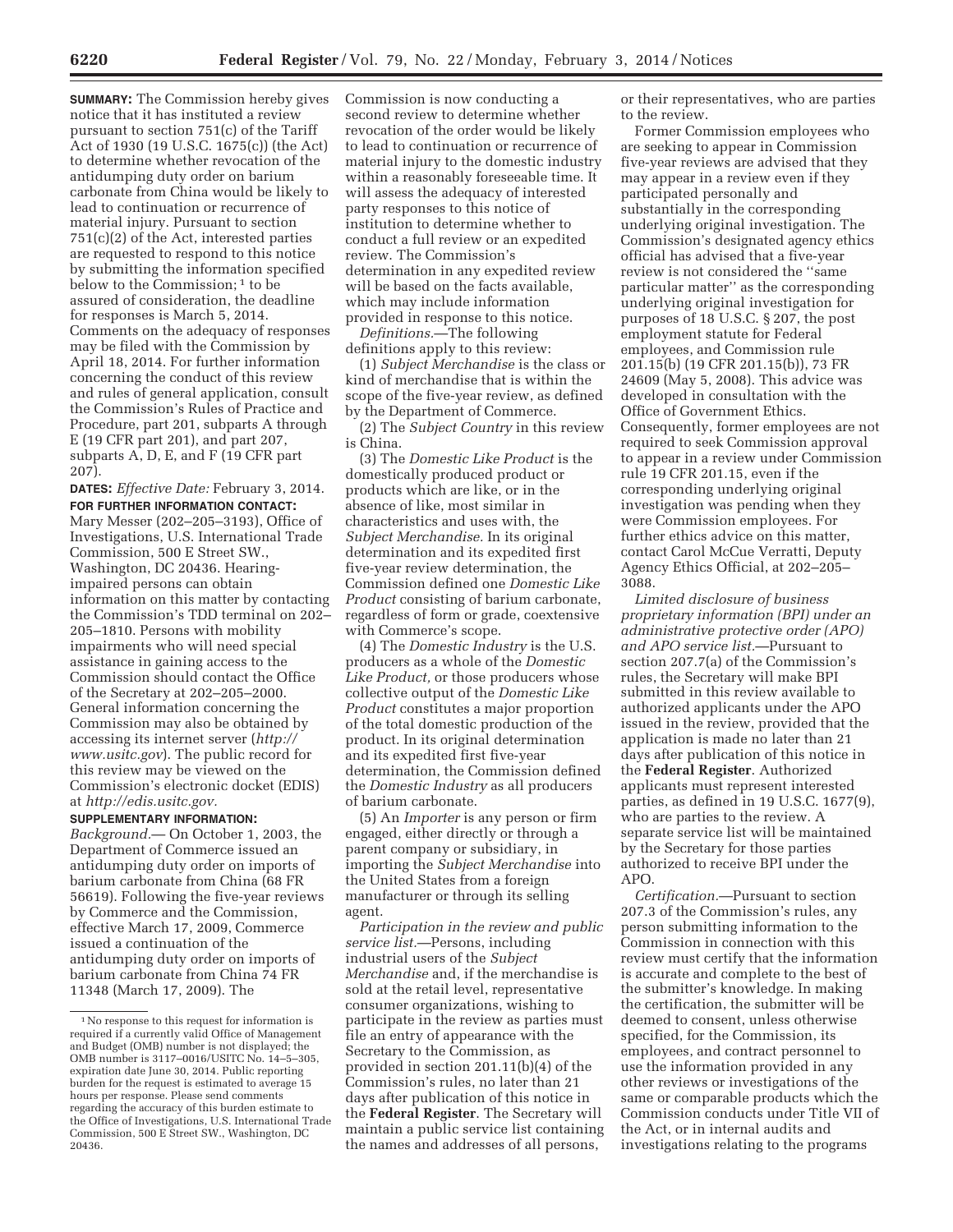and operations of the Commission pursuant to 5 U.S.C. Appendix 3.

*Written submissions.*—Pursuant to section 207.61 of the Commission's rules, each interested party response to this notice must provide the information specified below. The deadline for filing such responses is March 5, 2014. Pursuant to section 207.62(b) of the Commission's rules, eligible parties (as specified in Commission rule 207.62(b)(1)) may also file comments concerning the adequacy of responses to the notice of institution and whether the Commission should conduct an expedited or full review. The deadline for filing such comments is April 18, 2014. All written submissions must conform with the provisions of sections 201.8 and 207.3 of the Commission's rules and any submissions that contain BPI must also conform with the requirements of sections 201.6 and 207.7 of the Commission's rules. Please be aware that the Commission's rules with respect to electronic filing have been amended. The amendments took effect on November 7, 2011. See 76 FR 61937 (Oct. 6, 2011) and the newly revised Commission's Handbook on E-Filing, available on the Commission's Web site at *http://edis.usitc.gov.* Also, in accordance with sections 201.16(c) and 207.3 of the Commission's rules, each document filed by a party to the review must be served on all other parties to the review (as identified by either the public or APO service list as appropriate), and a certificate of service must accompany the document (if you are not a party to the review you do not need to serve your response).

*Inability to provide requested information.*—Pursuant to section 207.61(c) of the Commission's rules, any interested party that cannot furnish the information requested by this notice in the requested form and manner shall notify the Commission at the earliest possible time, provide a full explanation of why it cannot provide the requested information, and indicate alternative forms in which it can provide equivalent information. If an interested party does not provide this notification (or the Commission finds the explanation provided in the notification inadequate) and fails to provide a complete response to this notice, the Commission may take an adverse inference against the party pursuant to section 776(b) of the Act (19 U.S.C. 1677e(b)) in making its determination in the review.

*Information To Be Provided In Response To This Notice Of Institution:*  As used below, the term ''firm'' includes any related firms.

(1) The name and address of your firm or entity (including World Wide Web address) and name, telephone number, fax number, and Email address of the certifying official.

(2) A statement indicating whether your firm/entity is a U.S. producer of the *Domestic Like Product,* a U.S. union or worker group, a U.S. importer of the *Subject Merchandise,* a foreign producer or exporter of the *Subject Merchandise,*  a U.S. or foreign trade or business association, or another interested party (including an explanation). If you are a union/worker group or trade/business association, identify the firms in which your workers are employed or which are members of your association.

(3) A statement indicating whether your firm/entity is willing to participate in this review by providing information requested by the Commission.

(4) A statement of the likely effects of the revocation of the antidumping duty order on the *Domestic Industry* in general and/or your firm/entity specifically. In your response, please discuss the various factors specified in section 752(a) of the Act (19 U.S.C. 1675a(a)) including the likely volume of subject imports, likely price effects of subject imports, and likely impact of imports of *Subject Merchandise* on the *Domestic Industry.* 

(5) A list of all known and currently operating U.S. producers of the *Domestic Like Product.* Identify any known related parties and the nature of the relationship as defined in section 771(4)(B) of the Act (19 U.S.C.  $1677(4)(B)$ ).

(6) A list of all known and currently operating U.S. importers of the *Subject Merchandise* and producers of the *Subject Merchandise* in the *Subject Country* that currently export or have exported *Subject Merchandise* to the United States or other countries after 2007.

(7) A list of 3–5 leading purchasers in the U.S. market for the *Domestic Like Product* and the *Subject Merchandise*  (including street address, World Wide Web address, and the name, telephone number, fax number, and Email address of a responsible official at each firm).

(8) A list of known sources of information on national or regional prices for the *Domestic Like Product* or the *Subject Merchandise* in the U.S. or other markets.

(9) If you are a U.S. producer of the *Domestic Like Product,* provide the following information on your firm's operations on that product during calendar year 2013, except as noted (report quantity data in short tons and value data in U.S. dollars, f.o.b. plant). If you are a union/worker group or

trade/business association, provide the information, on an aggregate basis, for the firms in which your workers are employed/which are members of your association.

(a) Production (quantity) and, if known, an estimate of the percentage of total U.S. production of the *Domestic Like Product* accounted for by your firm's(s') production;

(b) Capacity (quantity) of your firm to produce the *Domestic Like Product* (i.e., the level of production that your establishment(s) could reasonably have expected to attain during the year, assuming normal operating conditions (using equipment and machinery in place and ready to operate), normal operating levels (hours per week/weeks per year), time for downtime, maintenance, repair, and cleanup, and a typical or representative product mix);

(c) the quantity and value of U.S. commercial shipments of the *Domestic Like Product* produced in your U.S. plant(s);

(d) the quantity and value of U.S. internal consumption/company transfers of the *Domestic Like Product*  produced in your U.S. plant(s); and

(e) the value of (i) net sales, (ii) cost of goods sold (COGS), (iii) gross profit, (iv) selling, general and administrative (SG&A) expenses, and (v) operating income of the *Domestic Like Product*  produced in your U.S. plant(s) (include both U.S. and export commercial sales, internal consumption, and company transfers) for your most recently completed fiscal year (identify the date on which your fiscal year ends).

(10) If you are a U.S. importer or a trade/business association of U.S. importers of the *Subject Merchandise*  from the *Subject Country,* provide the following information on your firm's(s') operations on that product during calendar year 2013 (report quantity data in short tons and value data in U.S. dollars). If you are a trade/business association, provide the information, on an aggregate basis, for the firms which are members of your association.

(a) The quantity and value (landed, duty-paid but not including antidumping duties) of U.S. imports and, if known, an estimate of the percentage of total U.S. imports of *Subject Merchandise* from the *Subject Country* accounted for by your firm's(s') imports;

(b) the quantity and value (f.o.b. U.S. port, including antidumping duties) of U.S. commercial shipments of *Subject Merchandise* imported from the *Subject Country;* and

(c) the quantity and value (f.o.b. U.S. port, including antidumping duties) of U.S. internal consumption/company